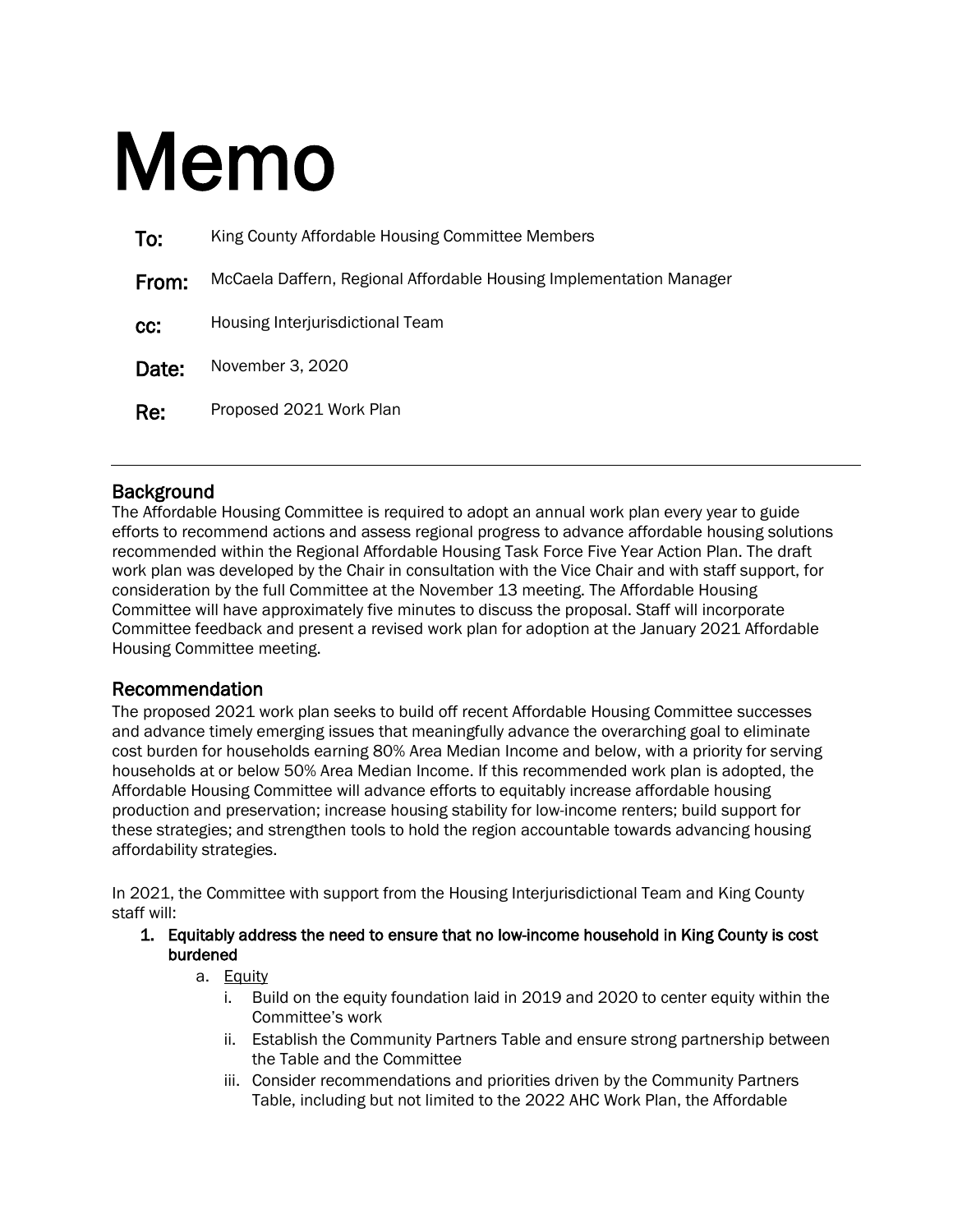Housing Dashboard, and charter amendments

iv. Prioritize Black, Indigenous, and People of Color and nonprofit stakeholders serving marginalized populations when seeking new Committee membership

#### 2. Update zoning and land use regulations to increase affordable housing production and preservation

- a. Housing choice and diversity tools (Postponed from 2020 Workplan)
	- i. Promote the use of a toolkit of effective approaches and lessons learned to inform jurisdictional strategies to increase and diversify housing choices and maximize affordability especially in areas with access to frequent or high capacity transit
- b. 2021 Countywide Planning Policies (Wrap up 2020 Workplan Item)
	- i. Recommend to the Growth Management Planning Council (GMPC) amendments to Countywide Planning Policies Housing Chapter and track progress towards adoption and ratification
- 3. Identify and implement new and unused revenue tools to increase affordable housing production and preservation
	- a. New and Unused Revenue (Proposed new item for Q1 2021)
		- i. Monitor the State legislative session and Federal activities for opportunities to support funding for affordable housing in King County
		- ii. Consider and inform the Health Through Housing sales tax implementation plan
- 4. Support tenant protections and other measures to increase housing stability and reduce risk of homelessness
	- a. Housing Stability and Tenant Protections (Proposed new item for 2021)
		- i. Respond to the anticipated end of the eviction moratorium in the form of recommendations to the state or local governments and/or the creation of model tenant protection ordinances to fill gaps in statewide protections

## 5. Build the case for housing affordability and stability tools

- a. Community engagement toolkit (Postponed from 2020 Workplan)
	- i. Refine and make available existing communication and educational tools for regional partners to use to help build awareness of the AHC

## 6. Be accountable to each other and the community

- a. 2021 Dashboard Update
	- i. Update the Affordable Housing Dashboard to serve as an effective tool for tracking regional progress towards implementation of the Regional Affordable Housing Task Force Five Year Action Plan and ensuring coordination and accountability for affordable housing efforts across King County

## 7. Advance general Committee business

- a. 2020 Annual Report
	- i. Produce and adopt annual report
- b. 2022 AHC Work Plan
	- i. Produce and adopt annual work plan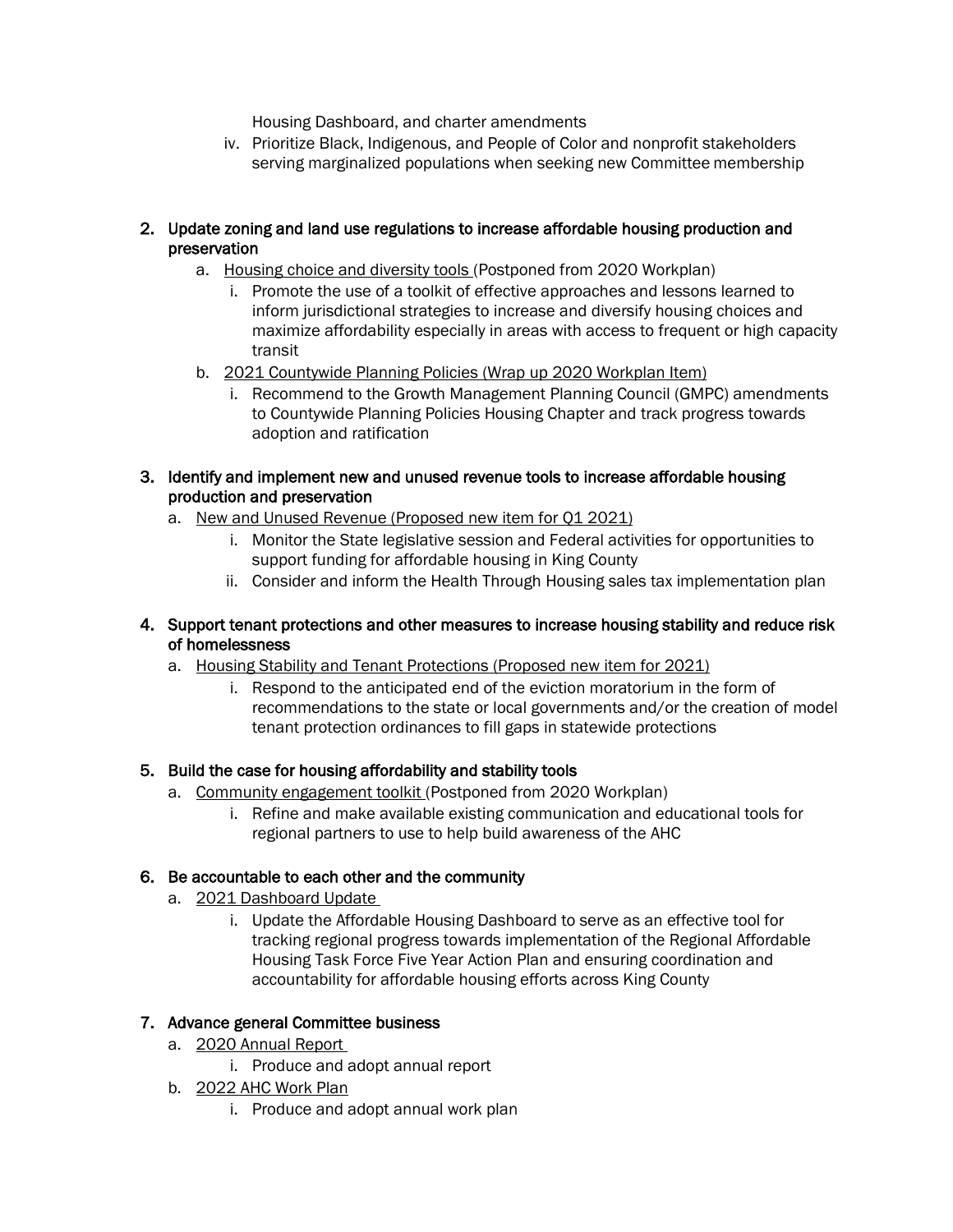- c. Member-Driven Initiatives
	- i. Provide time at each meeting for members to share information and discuss timely affordable housing issues selected and driven by members
	- ii. Determine whether the Committee could make a positive impact on advancing the opportunities presented
	- iii. Identify next steps led by members to advance the work
- d. AHC Charter Revisions and Procedures
	- i. Revisit the Charter and propose changes, including recommendations from the Community Partners Table
	- ii. Refine procedures for member onboarding and offboarding
- e. Advocacy
	- i. Support and track 2021 state legislative agenda implementation
	- ii. Develop and adopt a 2022 state legislative agenda

#### Considerations

Staff considered the following suitability factors while developing the recommended work plan scope:

- Impact: Projects that will have a high impact towards equitably advancing the overarching goal of the Regional Affordable Housing Task Force Five Year Action Plan.
- Timeliness: Projects that advance and build off of work launched or scoped by the Committee in 2020.
- Suitability: Issues that the Affordable Housing Committee is uniquely positioned and well-suited to advance or influence.
- Capacity: The Housing Interjurisdictional Team and staff have the capacity to support the work and the Committee has enough time at meetings to discuss and shape the work. To gauge Committee capacity and time constraints, please refer to an outline of proposed agenda topics for 2021 in *Exhibit A.*

The near- and mid-term impacts from COVID on the homeownership and rental housing markets remain unclear. Furthermore, the Community Partners Table work plan will not be set until mid-2021, which makes it difficult to anticipate how their priorities will intersect with that of the Committee. As such the work plan should be considered a flexible, living document that's subject to change if the need arises.

## Exhibits

Exhibit A: Proposed 2021 AHC Meeting Schedule